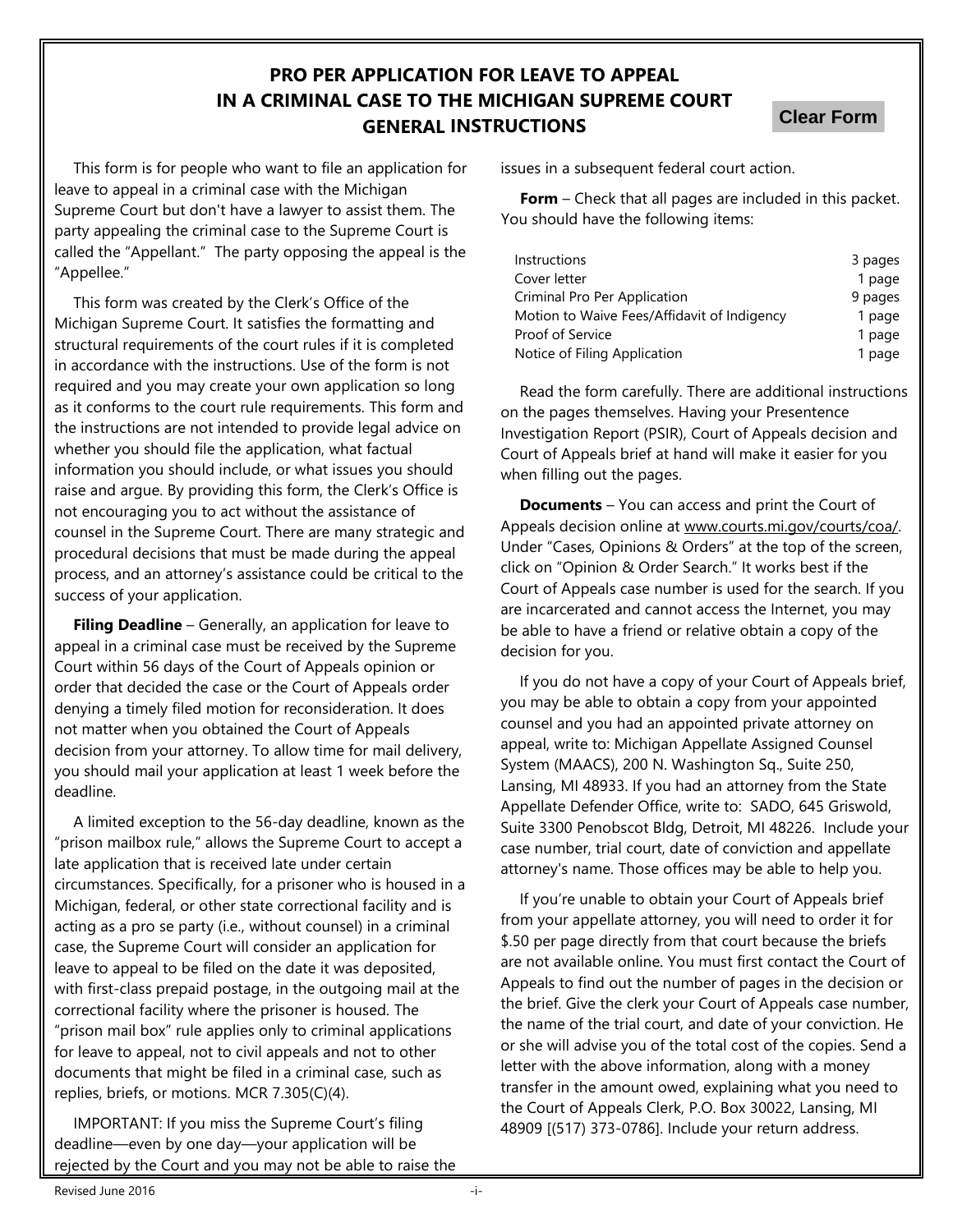If you are arguing a jury instruction issue, you must submit a complete copy of the jury instruction transcript if it was not previously filed with the Court of Appeals. MCR 7.312(D)(2)(e). You should request the transcript from your former appellate attorney if you do not already have it.

*If you request but do not receive the transcript, PSIR, or brief in a timely manner, complete the application form as best as you can and mail it without delay.* Explain in a letter why you did not include certain documents or fill in some information, and state that you will provide the documents or information as soon as you can.

**Extra pages** – Add extra pages if you need more space for an answer or if you have additional issues. If you add pages, write "continued on extra page" at the bottom of the form and write the number of the issue you are addressing at the top of the extra page. Use letter sized paper only.

**Copies** –You will need the originals and two copies of the completed form and any extra pages. You must include a copy of the Court of Appeals decision with the application form but you do not need to attach copies of briefs or other documents filed in the Court of Appeals. Send the original documents to the Supreme Court and 1 copy of those same papers to the prosecutor. Keep 1 copy of the documents for your file.

For incarcerated persons, you should check with the correctional facility on what can be copied for you and, if copied, how long it will take to get the copies back.

### **FILLING IN THE FORM**

This application form is designed for criminal appeals only. If you are appealing a Court of Appeals decision involving a civil action (which includes appeals from administrative agency decisions and trial court orders terminating parental rights), you should use the application form designed for that appeal type.

**Cover Letter, page 1** – Fill in all the blanks except the Supreme Court number. The Clerk of the Court will assign a six-digit case number to your application when it is docketed. You can get the other court numbers from the Court of Appeals decision.

**Application, Title Page, page 2** – You should write your answers on scrap paper first to minimize mistakes on the application. Once you are satisfied with the answers, write them on the form as neatly as you can. You can usually get all the information you need for the Title Page from the Court of Appeals decision or the brief filed in that court.

**Application, Existing Issues, pages 3-7** – In section A, write out those issues that were raised in the Court of

Appeals that you now want to raise in the Supreme Court. The Court of Appeals issues may have been in a brief prepared and filed by you or an attorney.

IMPORTANT: If you do not raise an issue in the Supreme Court by writing it out in the application form, it will not be addressed by the Supreme Court even if it was raised in the Court of Appeals.

Do not include issues in section A if they were not raised in the Court of Appeals. There is a section for new issues later in the application form.

In section B, check the reasons why you think the Supreme Court should consider the issue. You must check at least 1 of the choices. You may check more than 1.

In section C, you may rely on the facts and the law contained in the Court of Appeals brief. But you may also cite new case law and legal authority, and provide additional facts and legal arguments to support the issues.

There are enough pages for 5 issues. If you raise more than that number, you should attach additional pages that contain the same information as required on the application form. If you have fewer issues, leave out the blank pages.

**Application, New Issues, pages 8-9** – On these pages, you may ask the Supreme Court to consider issues that were not raised in the Court of Appeals. Do not fill in this section unless you have new issues. In section A, write the title of the issue or the issue heading. This is just a short statement of the error that was made and why it was wrong. Make it as clear as possible. In section B, check the reasons why you think the Supreme Court should consider the issue. You must check at least 1 reason, but you may check more than 1. In section C, explain the facts and list the cases that show what the error was and why it should entitle you to some relief. Use simple language and write clearly and carefully to avoid mistakes. There are pages for 2 new issues. Attach additional pages if you have more than 2 new issues or if you need more space for your answers.

If you include new issues here, they may not necessarily be considered "exhausted" by the federal courts. If the Supreme Court does not grant leave to add them or render a decision on the merits, you may have to present those new issues to a state trial court in a motion for relief from judgment under MCR 6.500, and then to the Court of Appeals and the Supreme Court before the federal courts will consider them "exhausted" for purposes of federal habeas corpus.

**Relief Requested & Signature Page, page 10** – Print and sign your name and write the date. Also provide your MDOC number (if incarcerated) and mailing address.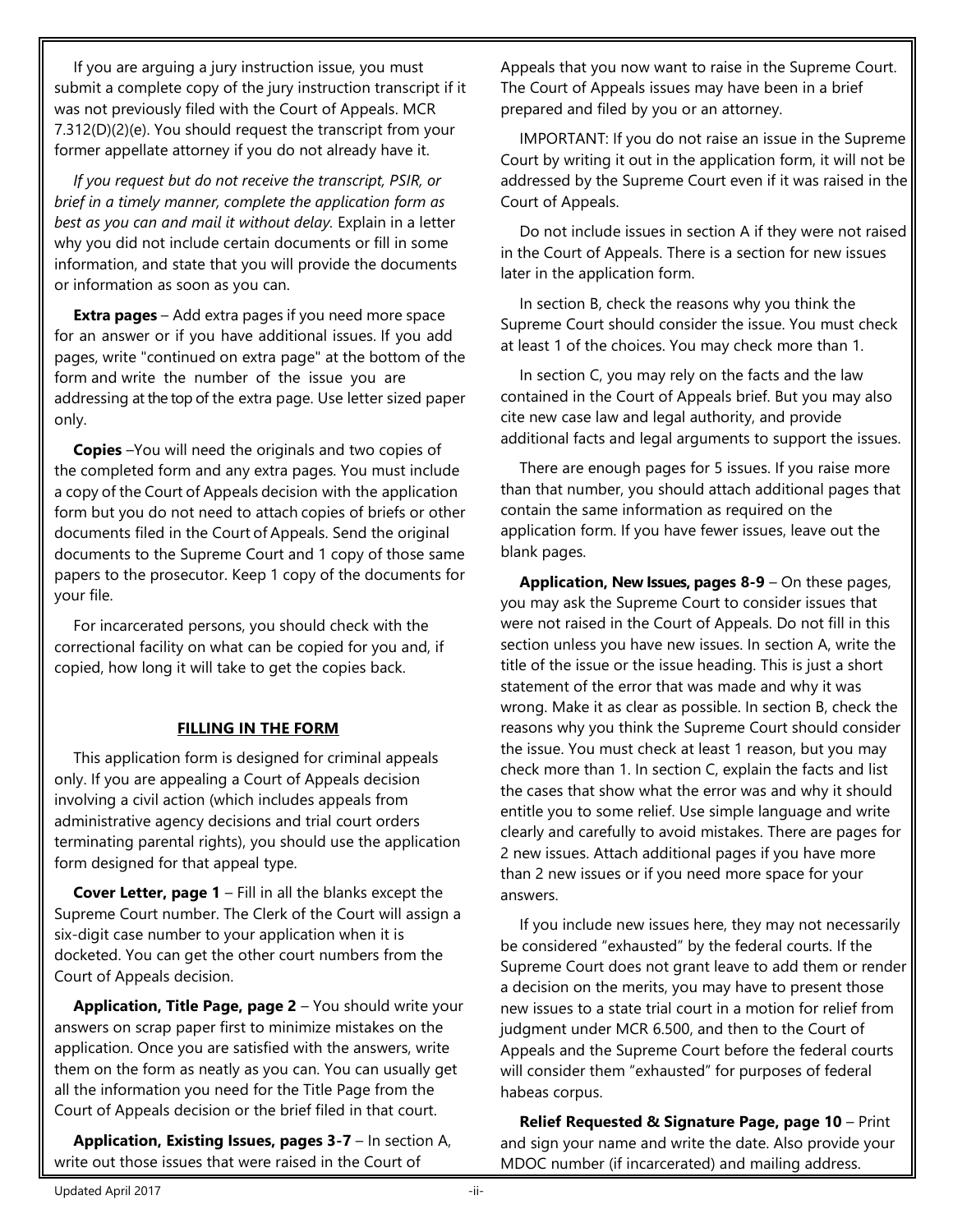**Attachments** – Attach copies of the trial court and Court of Appeals decisions that you are appealing to your application form. If you are appealing the sentence imposed on your criminal conviction, you must attach a copy of the PSIR if it was not previously filed with the Court of Appeals. MCL 7.212(C)(7). You must also attach the transcript of jury instructions if you are raising an issue related to an instruction and the transcript was not filed with the Court of Appeals. See MCL 7.205(B)(4)(c). The Supreme Court will have the trial court record and all filings in the Court of Appeals when making its decision so you need not include other parts of the record. Matters outside the record will not be considered by the Supreme Court except upon an order granting a motion to expand the record.

**Motion to Waive Fees and Affidavit of Indigency,**

**page 11** – Enter your name in the caption and fill in the trial court and Court of Appeals numbers. Provide all the information required in the Motion to Waive Fees and the Affidavit of Indigency. For both the motion and the affidavit, enter the date, print your name and MDOC number (if incarcerated), and provide your signature.

**Proof of Service, page 12** - Check the items that you are serving on the prosecutor and fill in the address information. Enter the mailing date and sign and print your name on the page. For incarcerated persons, enter the date on which you gave the application form and other documents to the appropriate prison official for mailing to the Supreme Court.

**Notice of Filing Application, page 13** – Fill in the information, and sign and date the notice. Mail 1 copy of this page to the Court of Appeals and 1 copy to the trial court. You do not have to serve either court with the application form or other documents.

#### **DOCUMENTS, ADDRESSES, AND MAILING**

You will need 2 copies of the original documents you are filing with the Supreme Court. Mail 1 copy to the prosecutor and keep 1 copy for your file.

You can get the address for the prosecutor from the prosecution's brief in the Court of Appeals, from the telephone book, or the Bar Directory. If you cannot find it, send it to:

> County Prosecutor \_\_\_\_\_\_\_\_\_\_\_\_\_\_ County  $\blacksquare$  . MI

Fill in the name of the county and the city where your trial or plea and sentencing occurred.

You must sign all the pages on the lines indicated but you do not need to have them notarized. However, under the court rules, your signature means that you have read

the document or pleading; that it is true to the best of your knowledge, information and belief, that the pleading is based on fact and existing law or is based on a good argument for changing existing law, and that you filed the pleadings to get the relief requested, not to harass the opposite party. MCR 2.114(D). If you sign any pleading knowing that it violates this rule, the Court may impose sanctions on you.

#### **FINAL CHECK LIST**

The application must be received by the Court no later than 56 days after the date on the Court of Appeals decision unless the "prison mailbox rule" applies.

Make sure that you do the following:

- Complete the cover letter on page 1.
- Complete all the information required on the form for each issue being raised.
- Fill in the address information, sign and date the application on page 10
- Attach copies of the trial court and Court of Appeals decisions. You need not attach any briefs or other documents that were filed in the trial court or Court of Appeals.
- Attach a copy of your PSIR if you are raising an issue related to the sentence imposed on your conviction and the PSIR was not previously filed with the Court of Appeals.
- Attach the transcript of the complete jury instructions if you are raising an instructional issue and the transcript was not previously filed with the Court of Appeals.
- Sign and date the Motion to Waive Fees and the Affidavit of Indigency on page 11.
- Complete, sign and date the Proof of Service on page 12.

Put the originals of these documents in an envelope with prepaid first-class postage that is addressed to:

> Clerk's Office Michigan Supreme Court Hall of Justice P.O. Box 30052 Lansing, MI 48909

Finally, complete, sign and date the Notice of Filing Application on page 13. Mail 1 copy of the notice to the Court of Appeals and 1 copy to the trial court.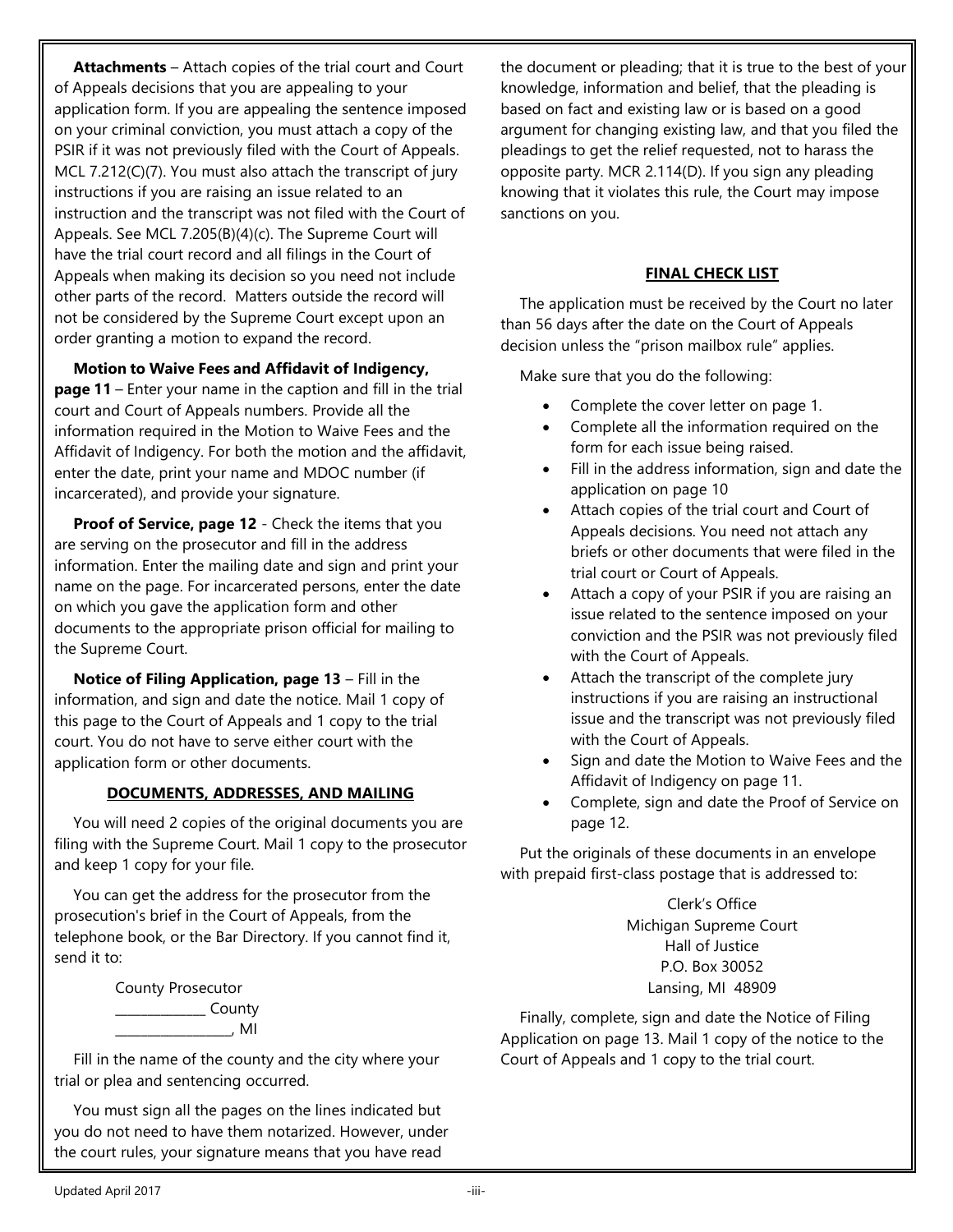|  |  | (Date of mailing to the Supreme Court) |  |
|--|--|----------------------------------------|--|
|  |  |                                        |  |

Clerk's Office Michigan Supreme Court Hall of Justice P.O. Box 30052 Lansing, MI 48909

RE: PEOPLE OF THE STATE OF MICHIGAN v

(Print your name)

| Supreme Court No.    | (Leave blank - the Clerk will assign a number for you.)    |
|----------------------|------------------------------------------------------------|
| Court of Appeals No. | (Get this number from the Court of Appeals decision.)      |
| Trial Court No.      | (Get this number from Court of Appeals brief or the PSIR.) |

Dear Clerk:

Enclosed please find the originals of the documents checked below. (Put a check mark in the boxes of the documents you are sending.) I am indigent and cannot provide four copies.

|  |  | Application for Leave to Appeal |  |
|--|--|---------------------------------|--|
|--|--|---------------------------------|--|

Copy of Trial Court decision

Copy of Court of Appeals decision

- PSIR (required **only** if you raise an issue related to the sentence imposed on your conviction **and** the PSIR was not previously filed with the Court of Appeals)
- Transcript of jury instructions (required **only** if you are challenging an instruction on appeal **and** the transcript was not previously filed with the Court of Appeals)
	- Motion to Waive Fees / Affidavit of Indigency
	- Proof of Service

Other \_\_\_\_\_\_\_\_\_\_\_\_\_\_\_\_\_\_\_\_\_\_\_\_\_\_\_\_\_\_\_\_\_\_\_\_\_\_\_\_\_\_\_\_\_\_\_\_\_\_\_\_\_\_\_\_\_\_\_\_\_\_\_\_\_\_\_\_\_\_\_\_\_\_\_\_\_\_\_\_\_\_\_\_\_\_\_\_\_\_

*\*\*\*You do not have to provide any briefs or other documents filed in the trial court or Court of Appeals\*\*\**

(Sign your name)

(Print your name and, if incarcerated, MDOC number)

(Print name of correctional facility if incarcerated)

(Print your address or address of correctional facility)

Copy sent to:

## **INSTRUCTIONS**

- **1.** You will need 2 copies and the originals of this letter and the pleadings listed above.
- **2.** Mail the originals of this letter and the pleadings to the Supreme Court Clerk.
- **3.** Mail 1 copy of this letter and the pleadings to the prosecutor.
- **4.** Keep 1 copy of this letter and the pleadings for your file.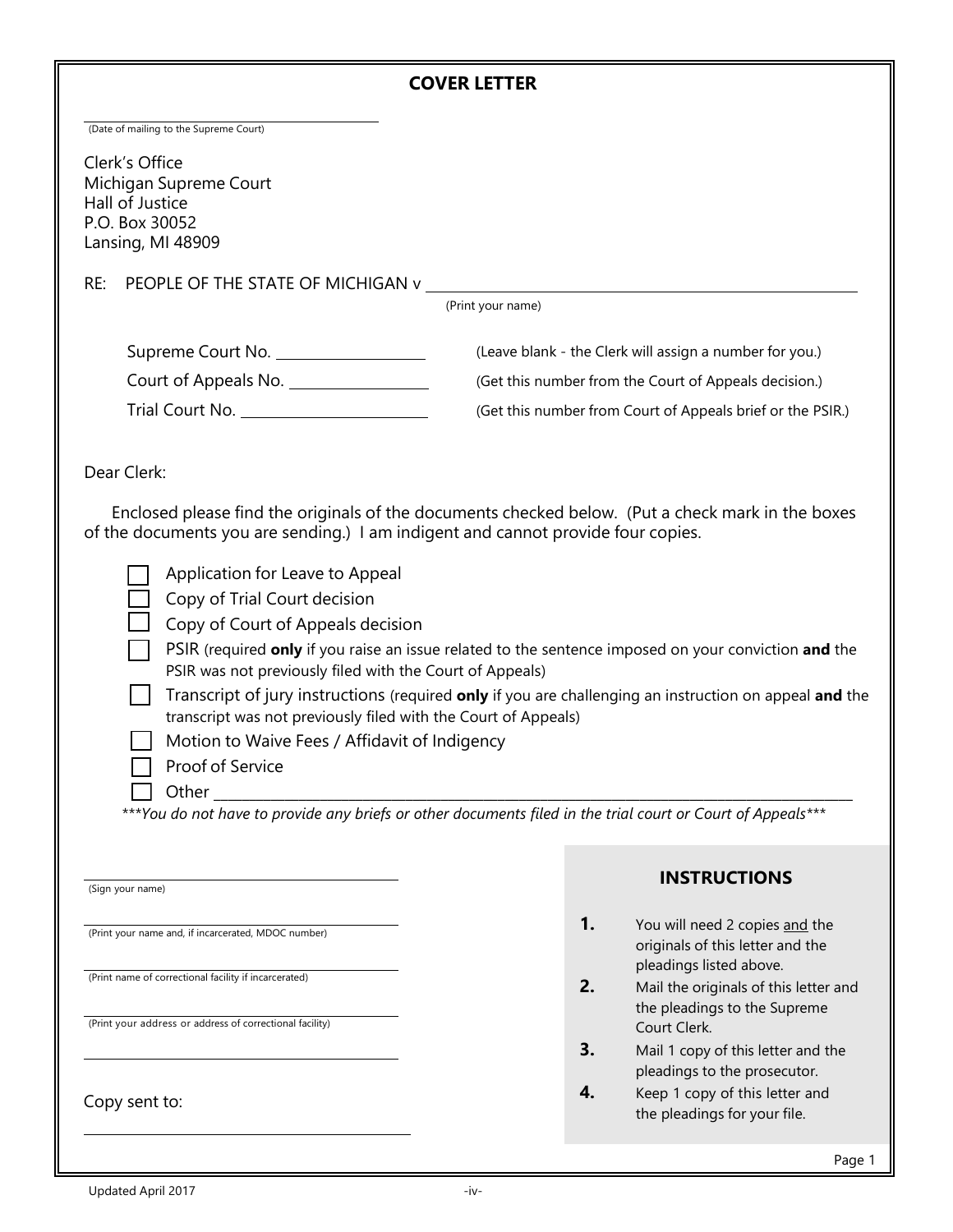## **TITLE PAGE**

| <b>INSTRUCTIONS: This application is for use in criminal appeals only</b> . If you are appealing a Court of Appeals |
|---------------------------------------------------------------------------------------------------------------------|
| decision involving a civil action, use the form designed for that appeal type. Answer each question completely and  |
| add more pages if necessary.                                                                                        |

## **IN THE MICHIGAN SUPREME COURT**

## **PRO PER CRIMINAL APPLICATION FOR LEAVE TO APPEAL**

I am appealing a Court of Appeals decision that affirmed my conviction(s) and sentence(s) in whole or in part, affirmed the trial court's denial of my motion for relief from judgment, or denied my application for leave to appeal in that court.

(Leave blank)

(See Court of Appeals decision)

PEOPLE OF THE STATE OF MICHIGAN, Supreme Court No.

Plaintiff-Appellee, v Court of Appeals No.

(Print your name) (See Court of Appeals decision or PSIR)

Defendant-Appellant.

I am currently incarcerated in a Michigan, federal, or other state correctional facility.  $\bigcirc$  Yes  $\bigcirc$  No

Trial Court No.

If Yes, provide the name and address of the correctional facility:

(Print name of correctional facility)

(Print street address of correctional facility)

(Print city, state and zip code of correctional facility)

FILING DEADLINE: For incarcerated persons, the application will be accepted as timely filed by the Supreme Court if received on or before the 56-day filing deadline or if it bears a date stamp from the correctional facility on or before the filing deadline and (1) the case involves a criminal appeal, (2) you are incarcerated, (3) you are acting without an attorney, and (4) you include a sworn statement identifying the date the papers were given to the correctional facility for mailing to the Court and indicating that first-class postage was prepaid. MCR 7.305(C)(4).

For persons who are not incarcerated, the application must be received by the Supreme Court on or before the 56-day deadline or it will be rejected as untimely. No extensions can be given to the filing deadline.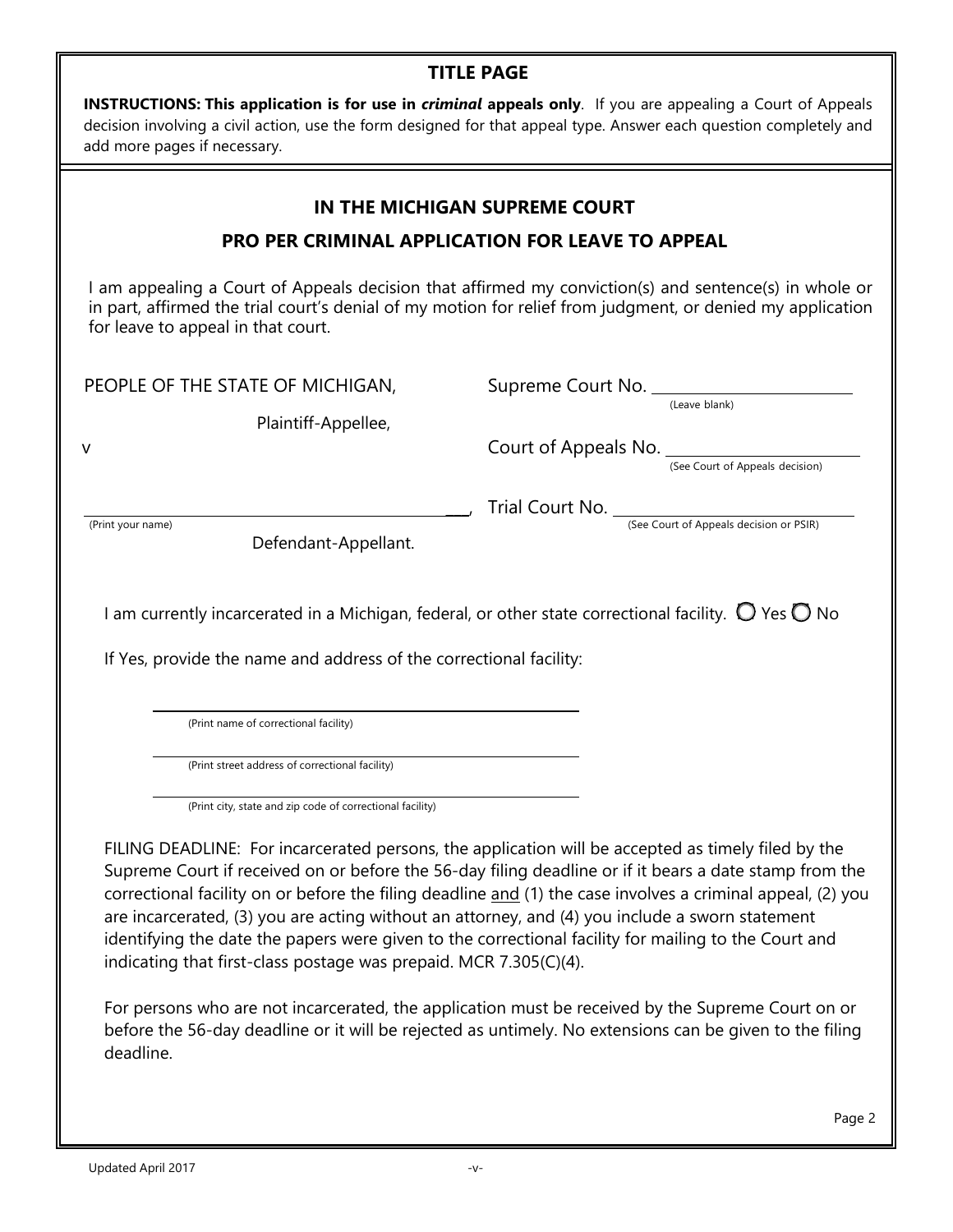, Appellant Court of Appeals No.

(Print your name)

**INSTRUCTIONS:** In the sections below, write out those issues you want to raise in the Supreme Court that were raised in the Court of Appeals in either a brief prepared by your attorney or a supplemental brief that you prepared. To raise new issues, go to page 8.

## **ISSUES RAISED IN COURT OF APPEALS**

#### **ISSUE I:**

- **B.** The Court should review the Court of Appeals decision on this issue because: (Check all the boxes you think apply to this issue, but you must check at least 1.)
	- $\Box$  1. The issue raises a serious question about the legality of a law passed by the legislature.
	- $\square$ 2. The issue raises a legal principle that is very important to Michigan law.
	- 3. The Court of Appeals decision is clearly wrong and will cause material injustice to me.
	- $\Box$ 4. The decision conflicts with a Supreme Court decision or another decision of the Court of Appeals.
- **C.** Explain why you think the choices you checked in "B" apply to this issue. List any cases and state any facts that you want the Supreme Court to consider even if they were not included in your Court of Appeals brief. If you think the Court of Appeals mixed up any facts about this issue, explain below. If you need more space, you may add more pages.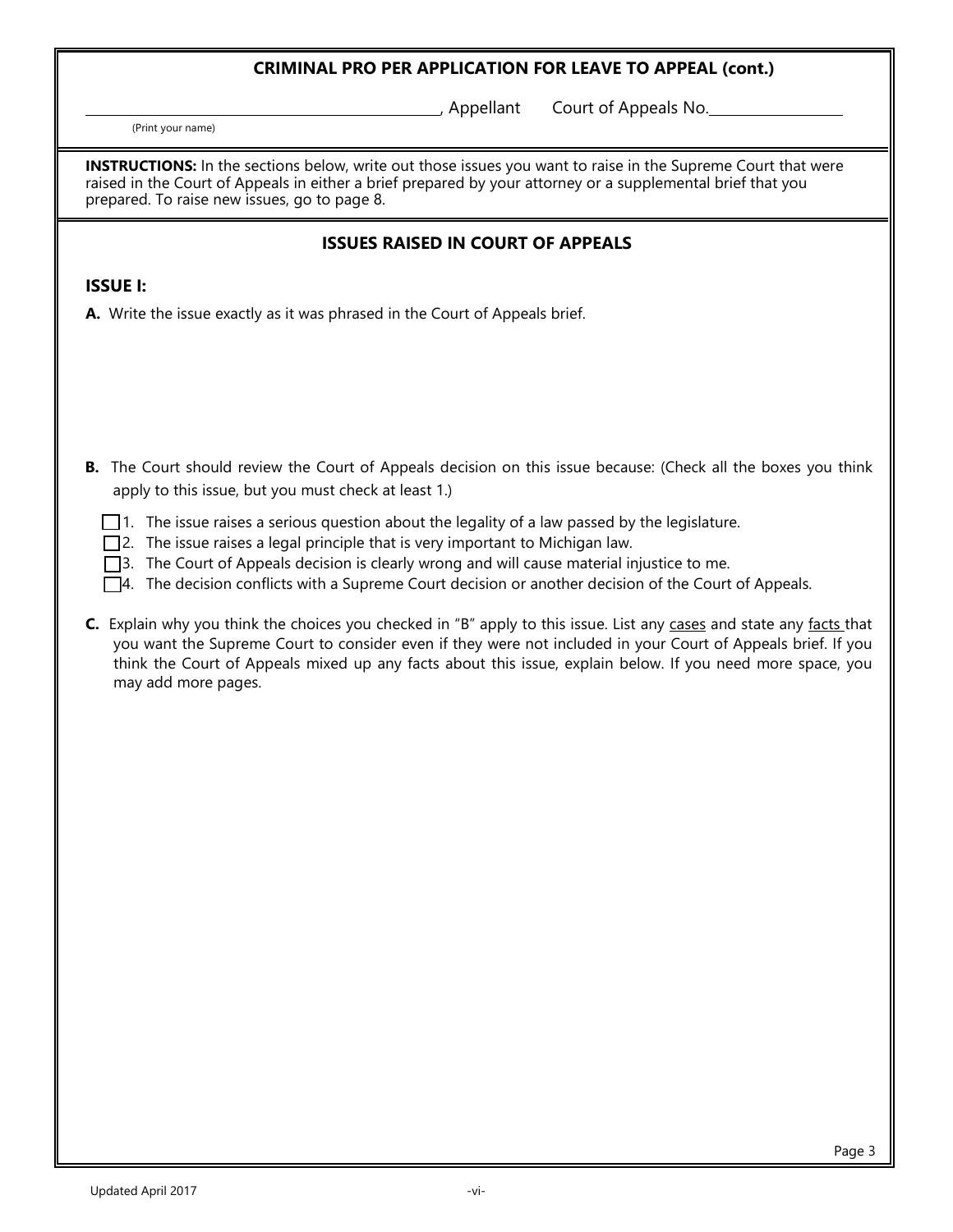(Print your name)

, Appellant Court of Appeals No.

#### **ISSUE II:**

- **B.** The Court should review the Court of Appeals decision on this issue because: (Check all the boxes you think apply to this issue, but you must check at least 1.)
	- $\Box$  1. The issue raises a serious question about the legality of a law passed by the legislature.
	- $\square$  2. The issue raises a legal principle that is very important to Michigan law.
	- $\Box$ 3. The Court of Appeals decision is clearly wrong and will cause material injustice to me.
	- $\square$ 4. The decision conflicts with a Supreme Court decision or another decision of the Court of Appeals.
- **C.** Explain why you think the choices you checked in "B" apply to this issue. List any cases and state any facts that you want the Supreme Court to consider even if they were not included in your Court of Appeals brief. If you think the Court of Appeals mixed up any facts about this issue, explain below. If you need more space, you may add more pages.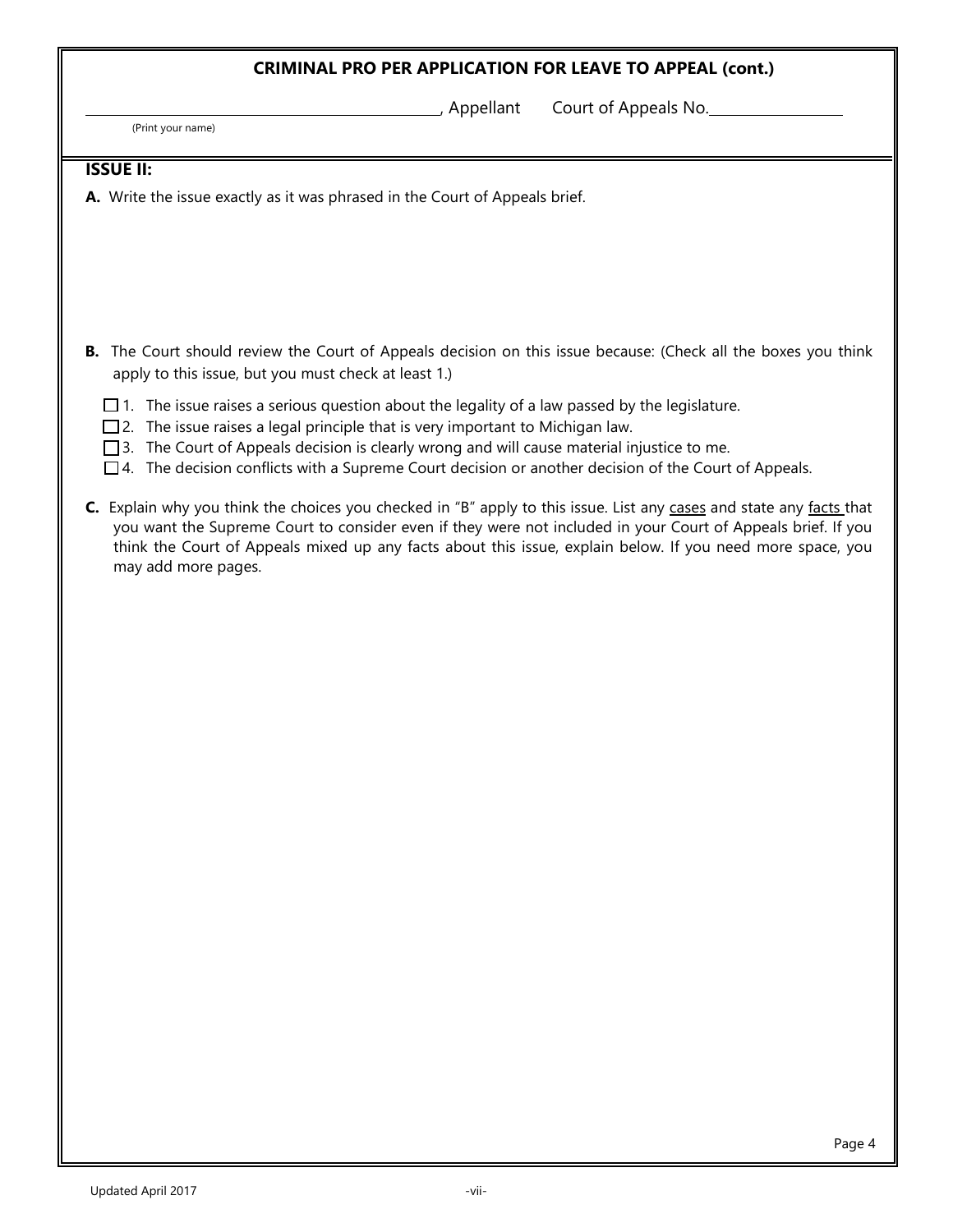(Print your name)

, Appellant Court of Appeals No.

#### **ISSUE III:**

- **B.** The Court should review the Court of Appeals decision on this issue because: (Check all the boxes you think apply to this issue, but you must check at least 1.)
	- $\Box$  1. The issue raises a serious question about the legality of a law passed by the legislature.
	- □ 2. The issue raises a legal principle that is very important to Michigan law.
	- □3. The Court of Appeals decision is clearly wrong and will cause material injustice to me.
	- $\Box$ 4. The decision conflicts with a Supreme Court decision or another decision of the Court of Appeals.
- **C.** Explain why you think the choices you checked in "B" apply to this issue. List any cases and state any facts that you want the Supreme Court to consider even if they were not included in your Court of Appeals brief. If you think the Court of Appeals mixed up any facts about this issue, explain below. If you need more space, you may add more pages.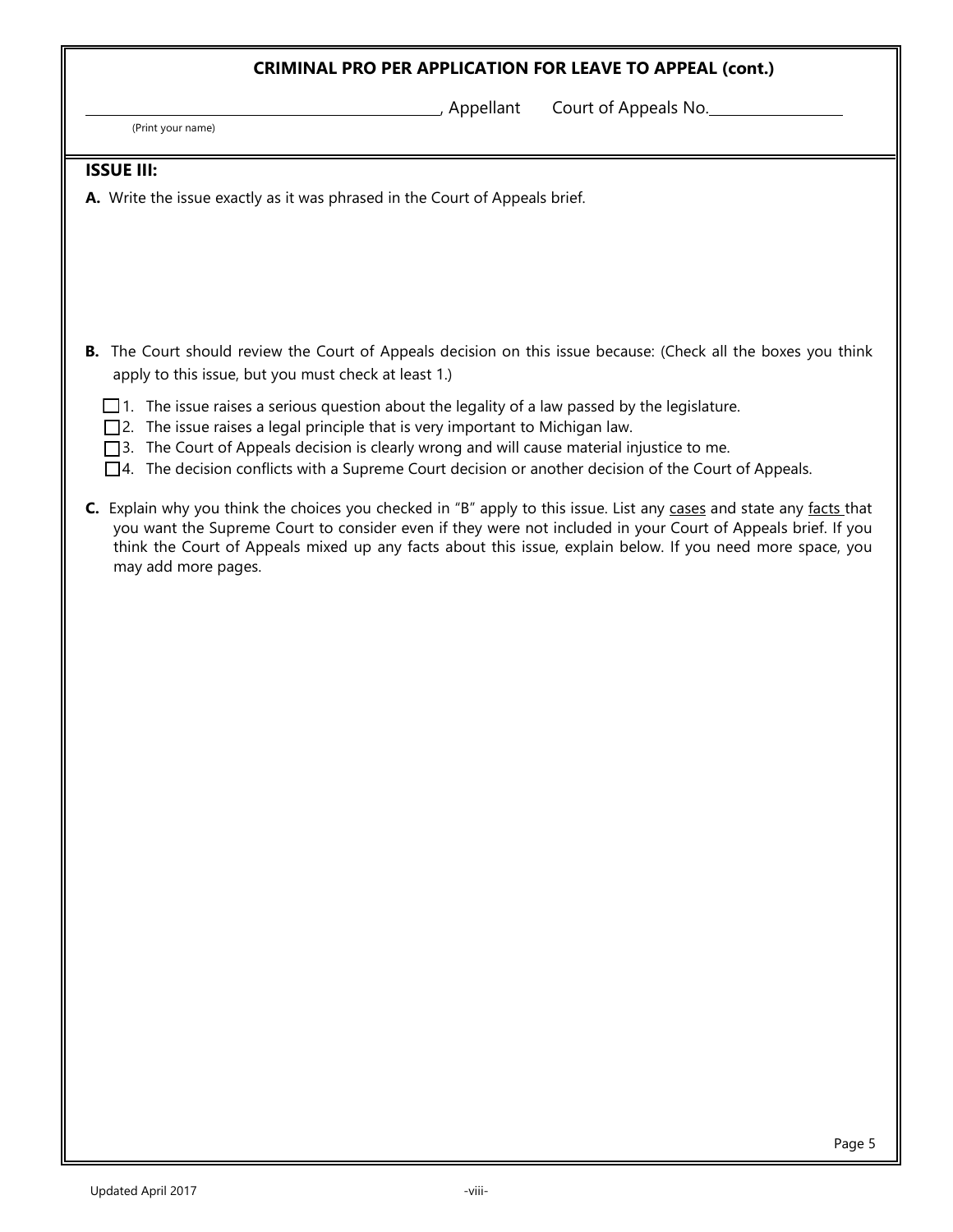(Print your name)

, Appellant Court of Appeals No.

#### **ISSUE IV:**

- **B.** The Court should review the Court of Appeals decision on this issue because: (Check all the boxes you think apply to this issue, but you must check at least 1.)
	- $\Box$  1. The issue raises a serious question about the legality of a law passed by the legislature.
	- □ 2. The issue raises a legal principle that is very important to Michigan law.
	- $\square$ 3. The Court of Appeals decision is clearly wrong and will cause material injustice to me.
	- $\Box$ 4. The decision conflicts with a Supreme Court decision or another decision of the Court of Appeals.
- **C.** Explain why you think the choices you checked in "B" apply to this issue. List any cases and state any facts that you want the Supreme Court to consider even if they were not included in your Court of Appeals brief. If you think the Court of Appeals mixed up any facts about this issue, explain below. If you need more space, you may add more pages.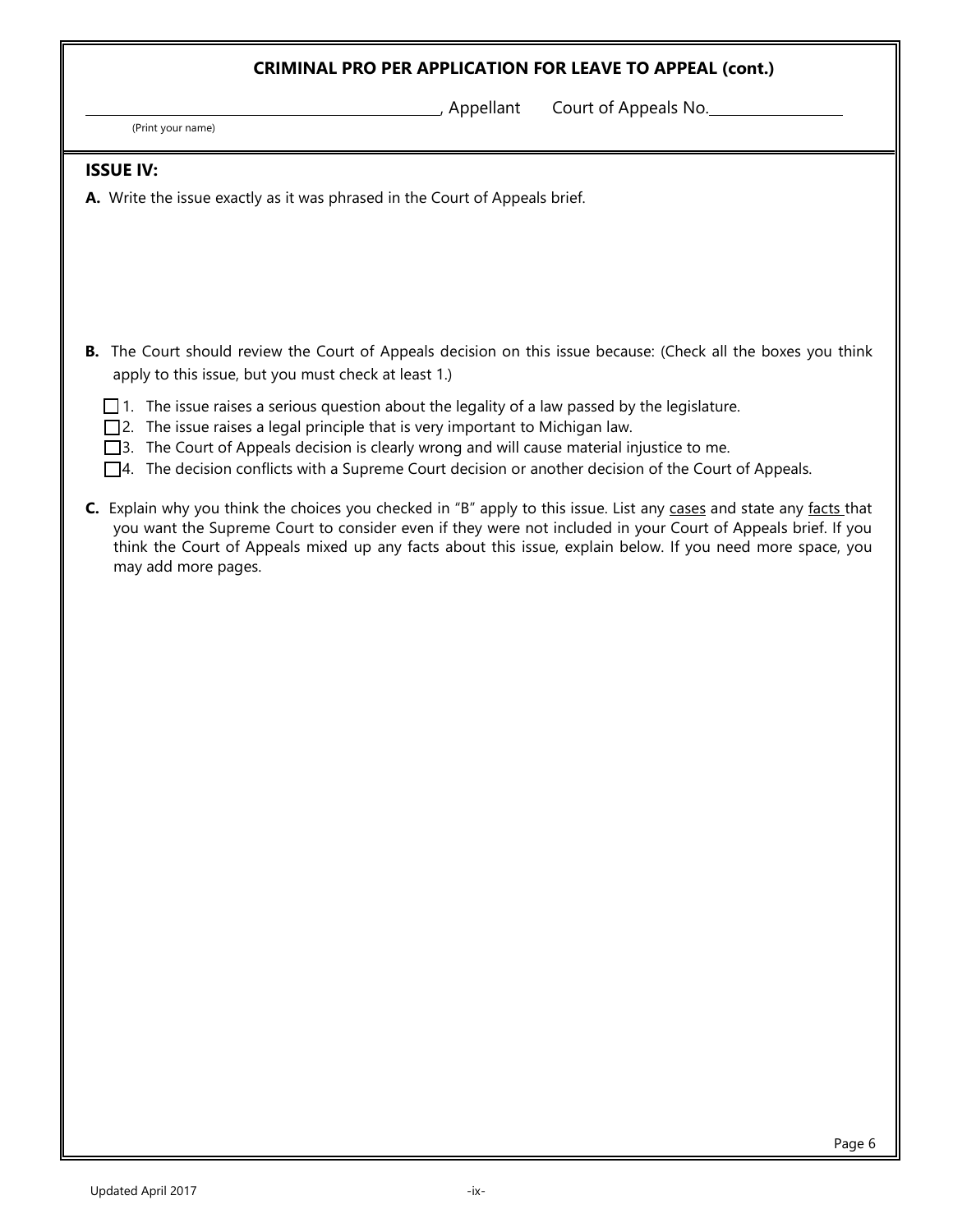(Print your name)

, Appellant Court of Appeals No.

#### **ISSUE V:**

- **B.** The Court should review the Court of Appeals decision on this issue because: (Check all the boxes you think apply to this issue, but you must check at least 1.)
	- $\Box$  1. The issue raises a serious question about the legality of a law passed by the legislature.
	- $\square$  2. The issue raises a legal principle that is very important to Michigan law.
	- □ 3. The Court of Appeals decision is clearly wrong and will cause material injustice to me.
	- $\Box$ 4. The decision conflicts with a Supreme Court decision or another decision of the Court of Appeals.
- **C.** Explain why you think the choices you checked in "B" apply to this issue. List any cases and state any facts that you want the Supreme Court to consider even if they were not included in your Court of Appeals brief. If you think the Court of Appeals mixed up any facts about this issue, explain below. If you need more space, you may add more pages.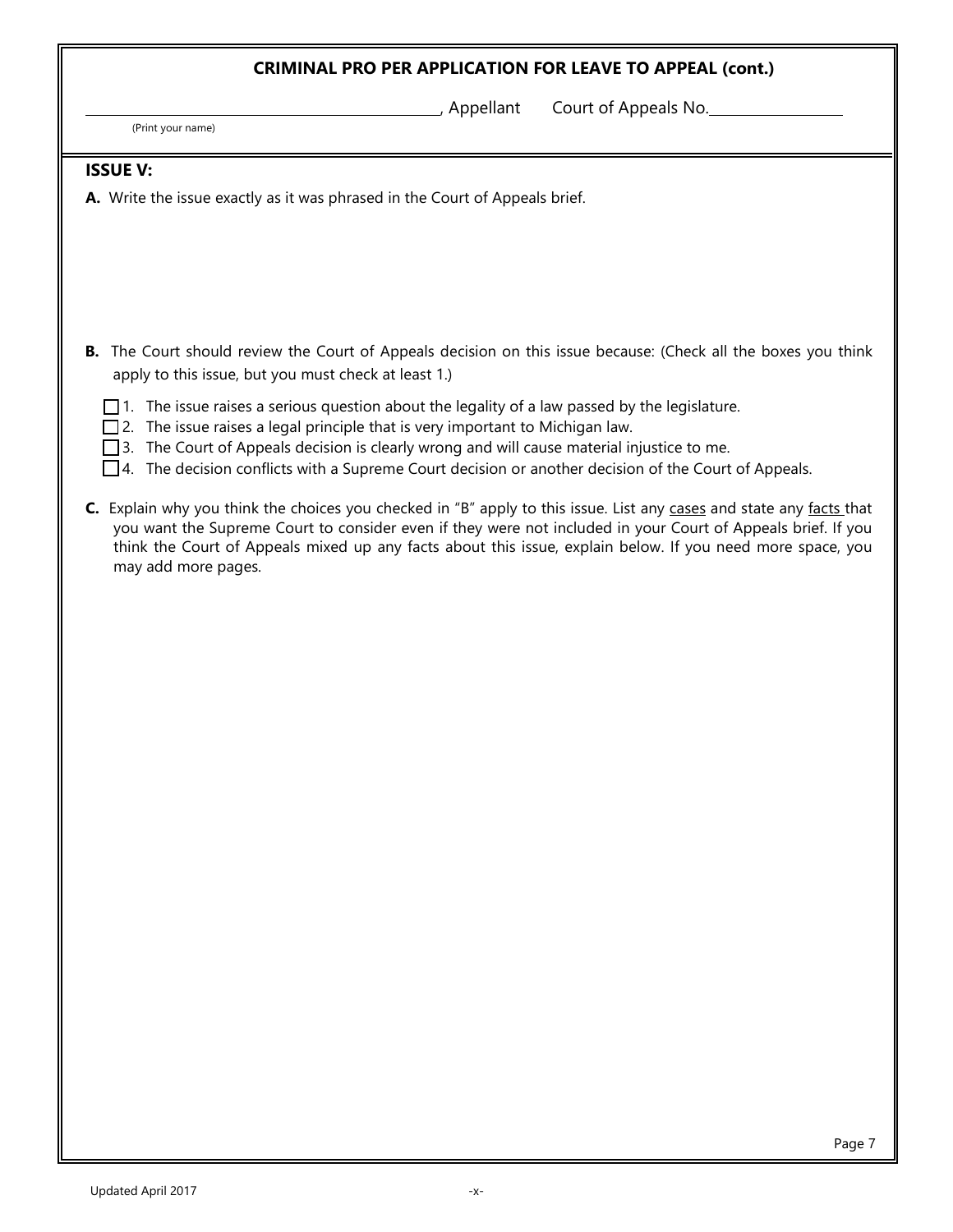Appellant Court of Appeals No.

(Print your name)

**NEW ISSUE INSTRUCTIONS:** If you want the Supreme Court to look at errors that were not raised in the Court of Appeals, check **Yes** in the checkbox below and answer parts **A, B,** and **C** for each new issue you raise. There are pages provided for 2 new issues. You may include more pages to raise additional new issues. If you do not have new issues, go to the Relief Requested section on page 10.

 YES, I want the Supreme Court to consider the additional grounds for relief contained in the following issues. The issues were not raised in my Court of Appeals brief.

#### **NEW ISSUE I:**

**A.** Write the new issue you want the Court to consider:

- **B.** The Court should review this issue because: (Check all the boxes you think apply to this issue, but you must check at least 1.)
	- $\Box$  1. The issue raises a serious question about the legality of a law passed by the legislature.
	- $\square$  2. The issue raises a legal principle that is very important to Michigan law.
	- $\square$ 3. The Court of Appeals decision is clearly wrong and will cause material injustice to me.
	- $\Box$ 4. The decision conflicts with a Supreme Court decision or another decision of the Court of Appeals.
- **C.** Explain why you think the choices you checked in "B" apply to this issue. List any cases and citations, laws, or court rules, etc. that support your argument and explain how they apply to this issue. State the facts that support and explain this issue. If any facts were not presented in the Court of Appeals, explain why. You may add more pages.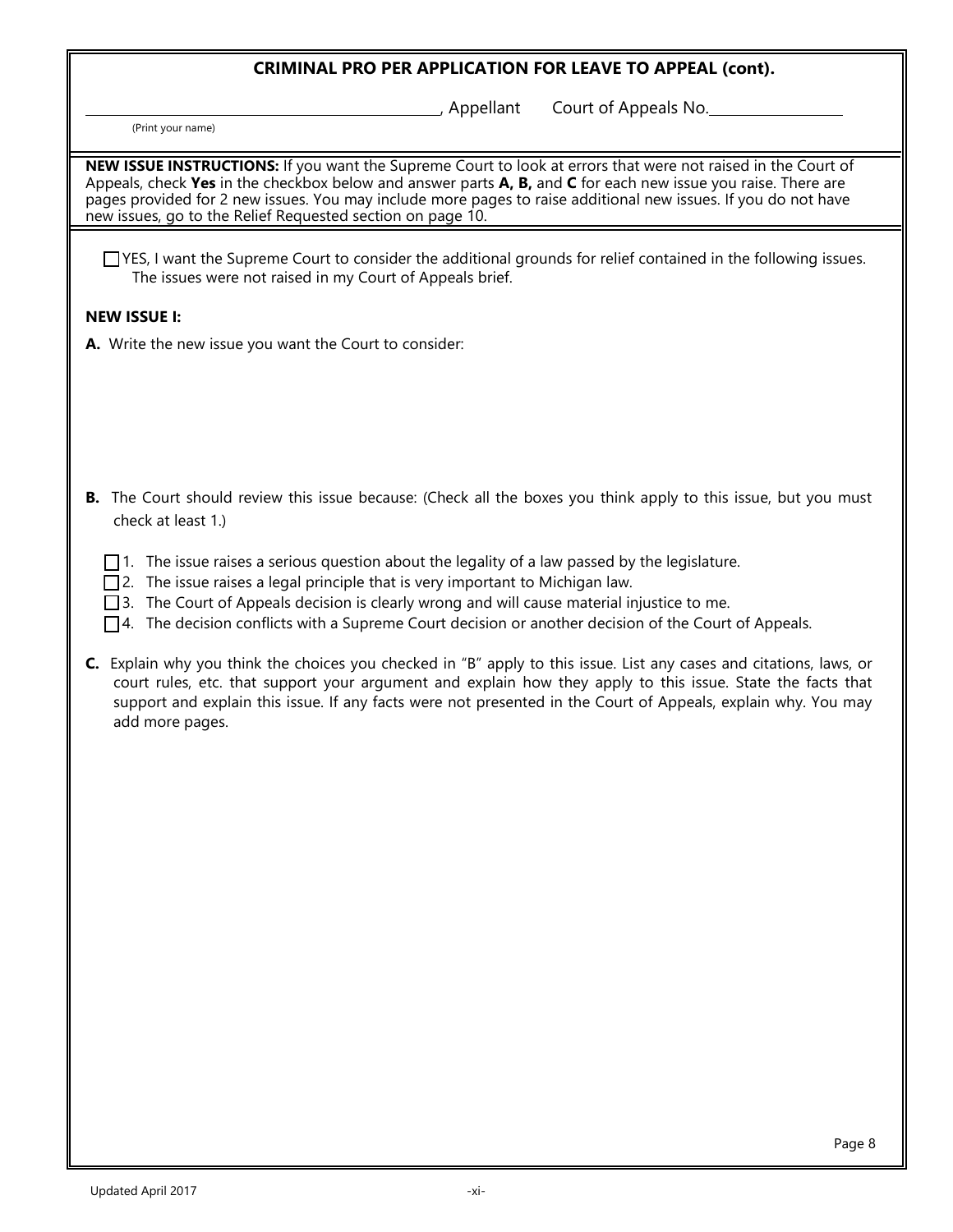(Print your name)

Appellant Court of Appeals No.

#### **NEW ISSUE II:**

**A.** Write the new issue you want the Court to consider:

- **B.** The Court should review this issue because: (Check all the boxes you think apply to this issue, but you must check at least 1.)
	- $\Box$  1. The issue raises a serious question about the legality of a law passed by the legislature.
	- $\square$ 2. The issue raises a legal principle that is very important to Michigan law.
	- 3. The Court of Appeals decision is clearly wrong and will cause material injustice to me.
	- $\Box$ 4. The decision conflicts with a Supreme Court decision or another decision of the Court of Appeals.
- **C.** Explain why you think the choices you checked in "B" apply to this issue. List any cases and citations, laws, or court rules, etc. that support your argument and explain how they apply to this issue. State the facts that support and explain this issue. If any facts were not presented in the Court of Appeals, explain why. You may add more pages.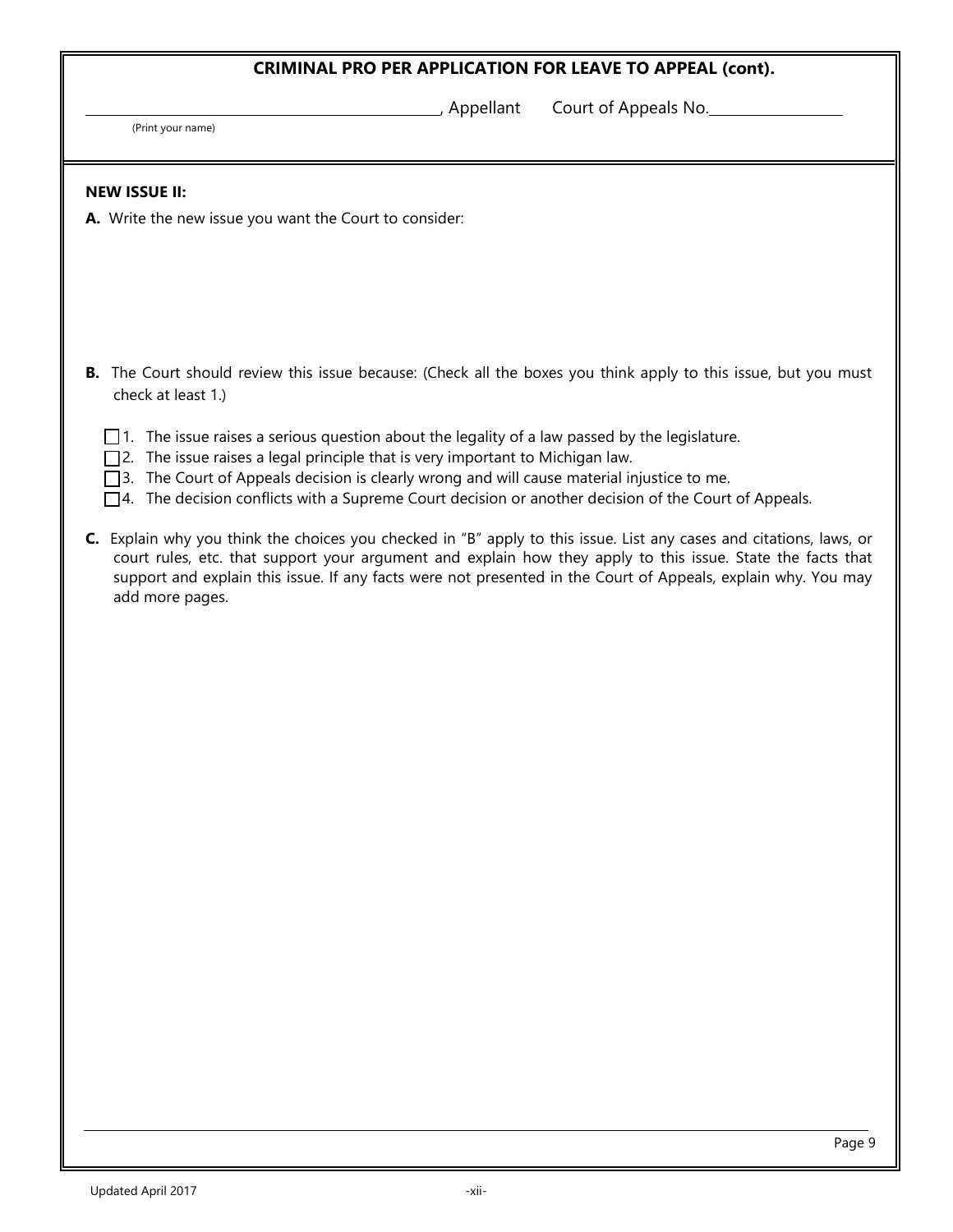**9.** For the above reasons I request that the Supreme Court grant my application for leave to appeal or order any other relief that it decides I am entitled to receive.

(Date) (Sign your name)

(Print your name and, if incarcerated, MDOC number)

(Print the name of the correctional facility if incarcerated)

(Print your address or address of the correctional facility)

**After this page, you should attach copies of the trial court and Court of Appeals decisions being appealed and any other required documents, such as the PSIR or transcript of jury instructions (if the PSIR or transcript were not filed with the Court of Appeals).**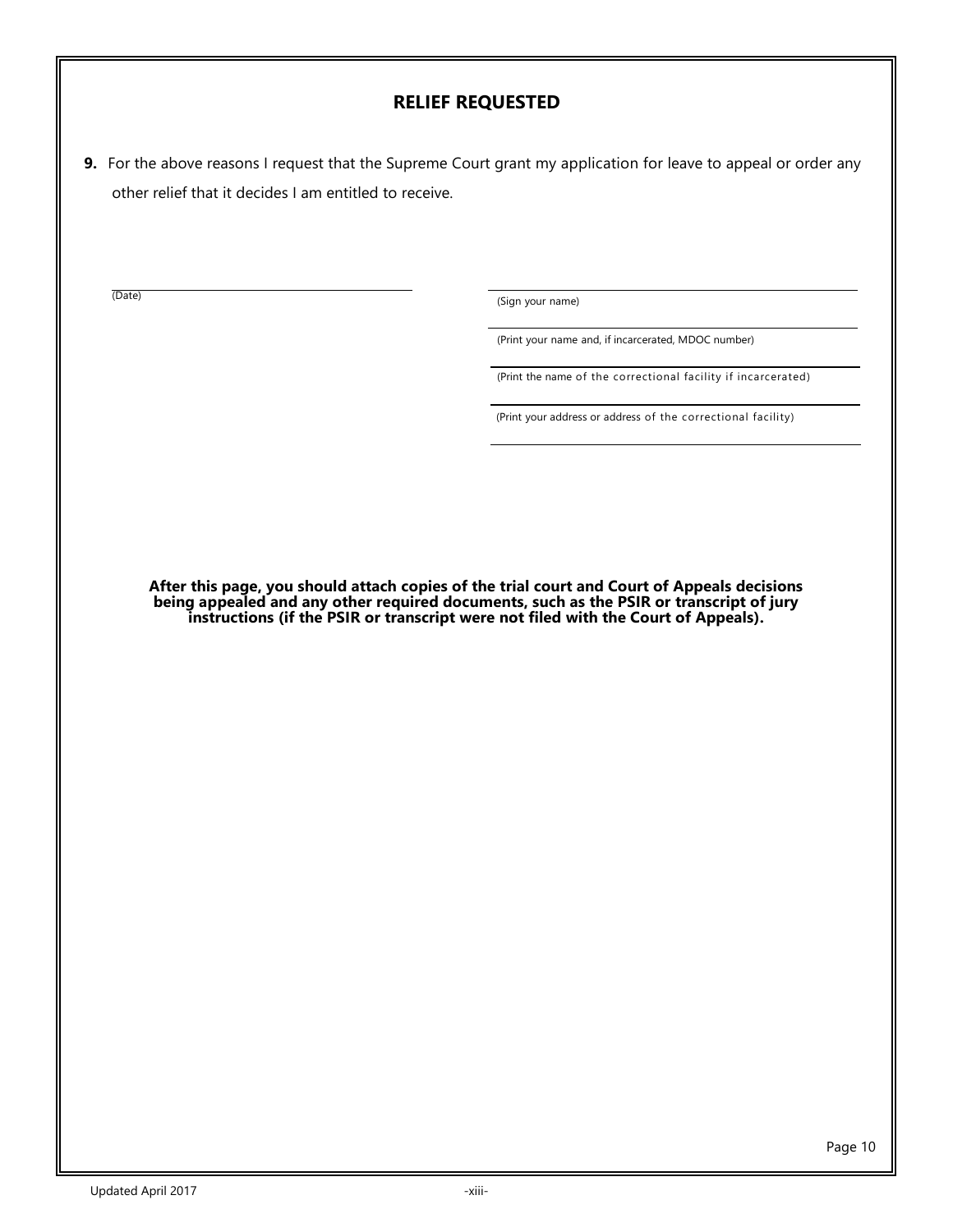|                                                                                                                                                                                                                                                                                                                                                                                                                                                                                                                                                                                                                                                                        | IN THE MICHIGAN SUPREME COURT                                                                                                                                                                                    |
|------------------------------------------------------------------------------------------------------------------------------------------------------------------------------------------------------------------------------------------------------------------------------------------------------------------------------------------------------------------------------------------------------------------------------------------------------------------------------------------------------------------------------------------------------------------------------------------------------------------------------------------------------------------------|------------------------------------------------------------------------------------------------------------------------------------------------------------------------------------------------------------------|
| PEOPLE OF THE STATE OF MICHIGAN,                                                                                                                                                                                                                                                                                                                                                                                                                                                                                                                                                                                                                                       |                                                                                                                                                                                                                  |
| Plaintiff-Appellee,<br>v                                                                                                                                                                                                                                                                                                                                                                                                                                                                                                                                                                                                                                               | Court of Appeals No. (See Court of Appeals decision)                                                                                                                                                             |
|                                                                                                                                                                                                                                                                                                                                                                                                                                                                                                                                                                                                                                                                        | Trial Court No. (See Court of Appeals brief or PSIR.)                                                                                                                                                            |
| (Print your name)<br>Defendant-Appellant.                                                                                                                                                                                                                                                                                                                                                                                                                                                                                                                                                                                                                              |                                                                                                                                                                                                                  |
|                                                                                                                                                                                                                                                                                                                                                                                                                                                                                                                                                                                                                                                                        | <b>MOTION TO WAIVE FEES</b>                                                                                                                                                                                      |
| the provisions of MCL 600.2963 requiring prisoners to pay filing fees do not apply to appeals from a<br>decision involving a criminal conviction.                                                                                                                                                                                                                                                                                                                                                                                                                                                                                                                      | For the reasons stated in the affidavit of indigency below, I request that this Court GRANT a waiver<br>pursuant to MCR 7.319(C) of all fees required for filing the attached pleading because I am indigent and |
| (Date)                                                                                                                                                                                                                                                                                                                                                                                                                                                                                                                                                                                                                                                                 | (Sign your name)                                                                                                                                                                                                 |
|                                                                                                                                                                                                                                                                                                                                                                                                                                                                                                                                                                                                                                                                        | (Print your name and, if incarcerated, MDOC number)                                                                                                                                                              |
| My name and MDOC number (if incarcerated) are __________________________________<br>I attest that I cannot pay the filing fee. (Check the boxes that apply to you.)<br>My only source of income is from my prison job and I make \$<br>I have no income.<br>I have no assets that can be converted to cash.<br>The Court of Appeals waived my fees in that court.<br>I declare that the statements above are true to the best of my knowledge, information and belief.<br>(Sign your name)<br>(Print your name and, if incarcerated, MDOC number)<br>(Print name of correctional facility if incarcerated)<br>(Print your address or address of correctional facility) | per day.<br>(Today's date)                                                                                                                                                                                       |
|                                                                                                                                                                                                                                                                                                                                                                                                                                                                                                                                                                                                                                                                        | Page 11                                                                                                                                                                                                          |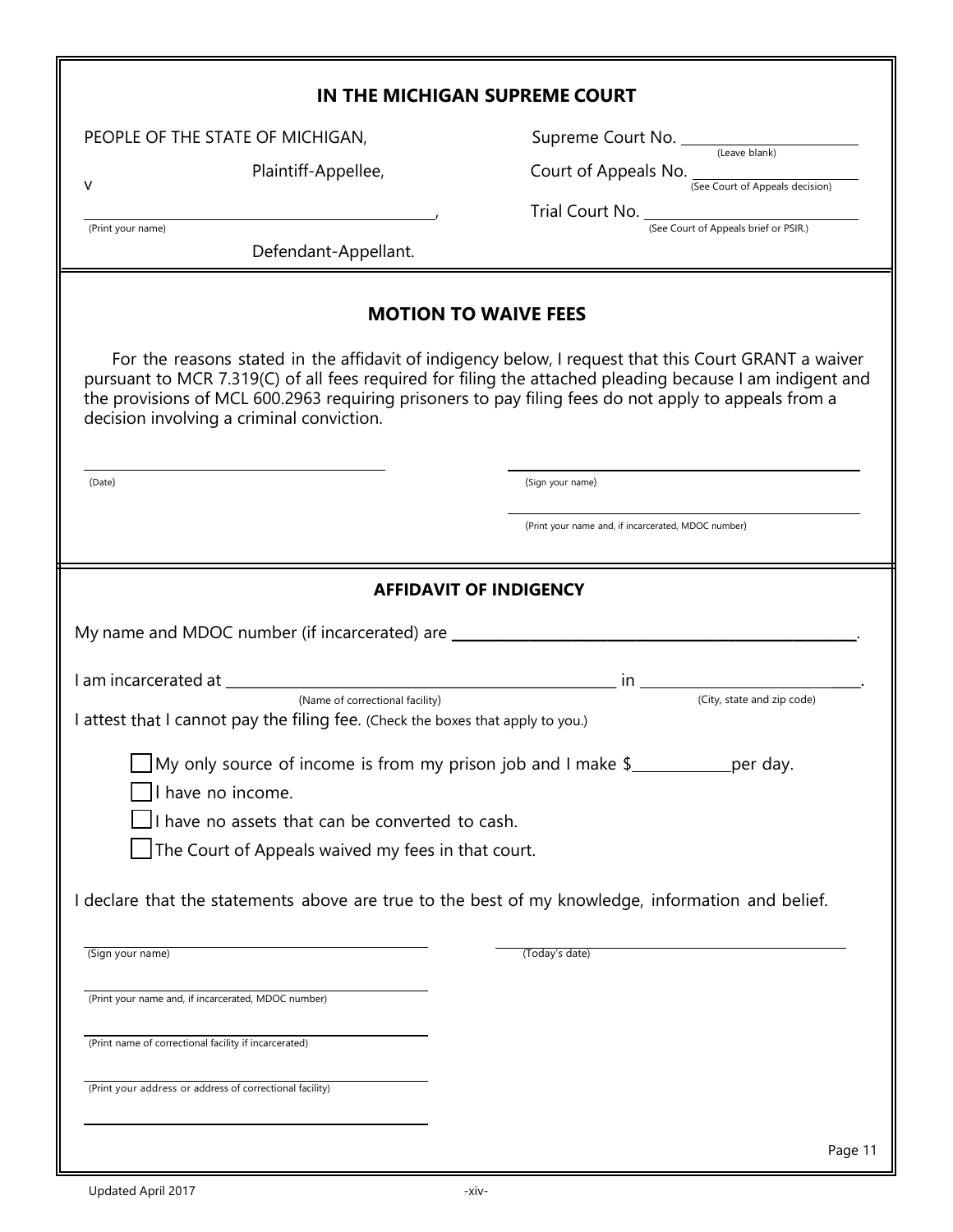|                                                                                                                                     | IN THE MICHIGAN SUPREME COURT                                                                               |
|-------------------------------------------------------------------------------------------------------------------------------------|-------------------------------------------------------------------------------------------------------------|
| PEOPLE OF THE STATE OF MICHIGAN,                                                                                                    |                                                                                                             |
| Plaintiff-Appellee,<br>v                                                                                                            | Court of Appeals No. (See Court of Appeals decision)                                                        |
| (Print your name)                                                                                                                   | Trial Court No. $\frac{1}{\sqrt{\frac{3}{2}}}$ (See Court of Appeals brief or PSIR)                         |
| Defendant-Appellant.                                                                                                                |                                                                                                             |
|                                                                                                                                     | <b>PROOF OF SERVICE</b>                                                                                     |
| On<br>$\Box$ Application for Leave to Appeal                                                                                        |                                                                                                             |
| Copy of Trial Court decision being appealed                                                                                         |                                                                                                             |
| $\Box$ Copy of Court of Appeals decision being appealed                                                                             |                                                                                                             |
| PSIR was not previously filed with the Court of Appeals)                                                                            | PSIR (required only if you are raising an issue related to the sentence imposed on your conviction and the  |
| trial and the transcript was not previously filed with the Court of Appeals)                                                        | Transcript of jury instructions (required only if you are raising an issue related to a jury instruction at |
| Motion to Waive Fees / Affidavit of Indigency<br>Proof of Service                                                                   |                                                                                                             |
| Appeals***                                                                                                                          | ***You do not have to provide any briefs or other documents filed in the trial court or Court of            |
| <b>County Prosecutor</b><br>TO:                                                                                                     |                                                                                                             |
| (Name of county)                                                                                                                    |                                                                                                             |
| (Street address)                                                                                                                    |                                                                                                             |
| $\int MI$ (Zip Code)<br>(City)<br>I declare that the statements above are true to the best of my knowledge, information and belief. |                                                                                                             |
| (Sign your name)                                                                                                                    | (Today's date)                                                                                              |
| (Print your name and, if incarcerated, MDOC number)                                                                                 |                                                                                                             |
| (Print name of correctional facility if incarcerated)                                                                               |                                                                                                             |
| (Print your address or address of correctional facility)                                                                            |                                                                                                             |
|                                                                                                                                     | Page 12                                                                                                     |

II